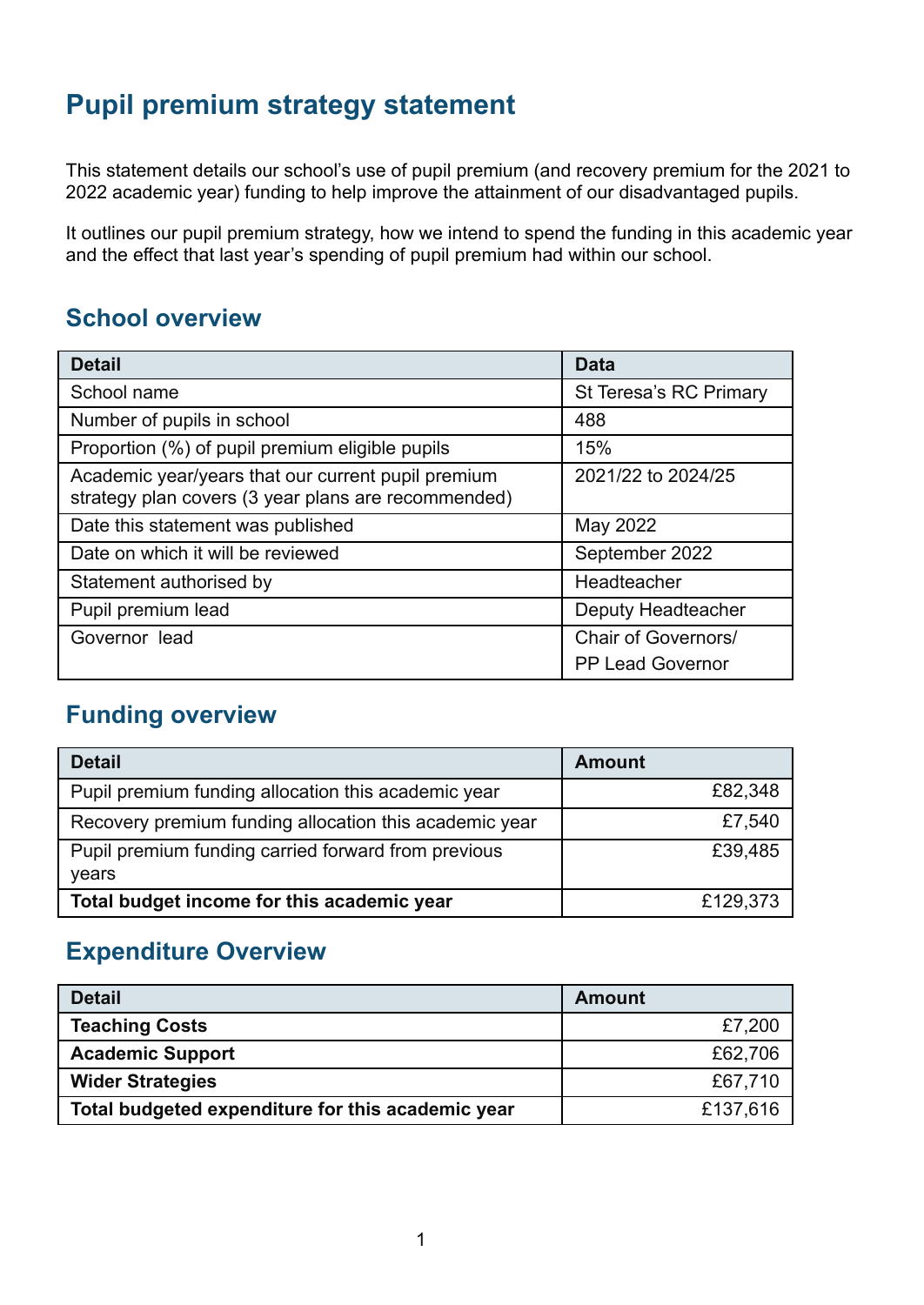# **Part A: Pupil premium strategy plan**

### **Statement of intent**

St Teresa's is a values based school, where Love,Trust,Teamwork and Ambition underpin our desire to promote the common good.

All children are encouraged to never give up, encourage others and do their best.

Children and families in receipt of the pupil premium are supported pastorally and academically as we strive to reduce the gaps in areas such as academic achievement, attendance, and participation to take part in wider curricular activities.

Our school motto is inspired by St Teresa, who said; '*Love proves itself by deeds, so how am I to show my love*' teaches us that actions, no matter how small, can make a huge difference to the person receiving it.

We have a shared responsibility to support those who are disadvantaged effectively.

### **Challenges**

This details the key challenges to achievement that we have identified among our disadvantaged pupils.

| <b>Challenge</b><br>number | <b>Detail of challenge</b>                                                                                                                                                                                                                                                                                                                                                                                                                             |
|----------------------------|--------------------------------------------------------------------------------------------------------------------------------------------------------------------------------------------------------------------------------------------------------------------------------------------------------------------------------------------------------------------------------------------------------------------------------------------------------|
|                            | Attainment in the Early Years for disadvantaged children is currently in<br>line with non disadvantaged children. There is a need to focus on<br>raising attainment of children with special educational needs (SEN) as<br>well as being in receipt of the Pupil Premium.                                                                                                                                                                              |
| $\mathcal{P}$              | Writing attainment for disadvantaged children is generally below that of<br>non-disadvantaged children in Key stages 1 and 2. We have seen<br>writing levels diminish in general across the school following national<br>lockdowns. We believe that this is largely as a result of the difficulties to<br>model writing as well as children's independent writing being harder to<br>ensure whilst they were at home being supported by their parents. |
| 3                          | Maths attainment for disadvantaged children is generally below that of<br>non-disadvantaged children in Key stage 2. This is particularly evident<br>in factual fluency, for example times tables, where children were not<br>practising during extended periods at home.                                                                                                                                                                              |
| 4                          | Reading progress for disadvantaged children is below that of<br>non-disadvantaged children. This is particularly evident in Key Stage 1<br>classes where children missed some reading teaching due to the<br>disruption of their Early Years education                                                                                                                                                                                                 |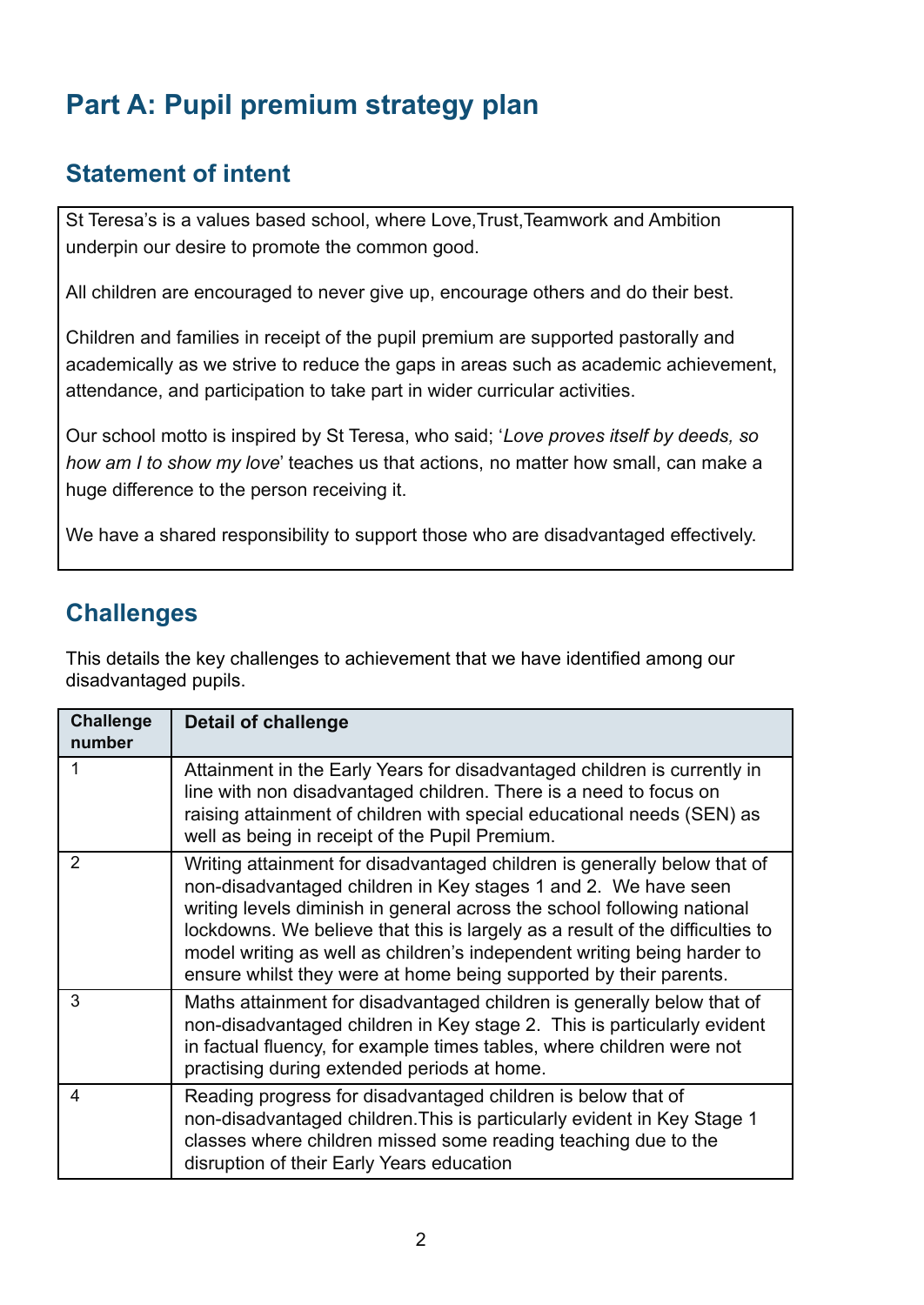| 5  | Attainment in phonics for disadvantaged children is slightly below that of<br>non-disadvantaged children. There are a number of disadvantaged<br>children who are currently on the cusp of the marks required to pass the<br>Year 1 Phonics test.                                                                                                                                                                 |
|----|-------------------------------------------------------------------------------------------------------------------------------------------------------------------------------------------------------------------------------------------------------------------------------------------------------------------------------------------------------------------------------------------------------------------|
| 6  | Some disadvantaged children have a narrow range of wider curricular activities<br>available to them due to cost and social factors. Extending the provision for<br>these pupils improves life skills such as cooking as well as ensuring that they<br>learn about the importance of maintaining a healthy lifestyle.                                                                                              |
| 7  | Some parents of children receiving the pupil premium struggle to provide<br>pastoral and academic support outside of the school day. It is important that<br>we work with families as well as individual children to ensure that achievement<br>gaps do not widen.                                                                                                                                                |
| 8  | Some disadvantaged children also require specific academic SEND support. It<br>is important that these children and their families receive consistent targeted<br>support to ensure that they do not fall further behind.                                                                                                                                                                                         |
| 9  | Some disadvantaged children have poor attendance and punctuality. It is very<br>important that this minority of disadvantaged children attend school regularly.<br>It is also important to support the families involved to ensure that any barriers<br>to regular attendance are removed, this particularly important in the Early<br>Years where it is important to promote good habits in terms of attendance. |
| 10 | Some families do not have access to assistive technology or internet<br>access. This is preventing them from accessing key online platforms necessary<br>for home learning eg Times Table Rockstars                                                                                                                                                                                                               |

## **Intended outcomes**

This explains the outcomes we are aiming for **by the end of our current strategy plan**, and how we will measure whether they have been achieved.

| <b>Intended outcome</b>                                                                   | <b>Success criteria</b>                                                                                                                                          |
|-------------------------------------------------------------------------------------------|------------------------------------------------------------------------------------------------------------------------------------------------------------------|
| Progress gaps for reading and writing close in<br>KS1 and KS2 for disadvantaged children. | Most disadvantaged children will make<br>progress in line with non disadvantaged<br>children.<br>Some disadvantaged children will make                           |
|                                                                                           | accelerated progress.                                                                                                                                            |
| All disadvantaged children will receive<br>appropriate pastoral support.                  | All disadvantaged children will receive<br>concise pastoral support from within their<br>year group to broaden curricular and extra<br>curricular opportunities. |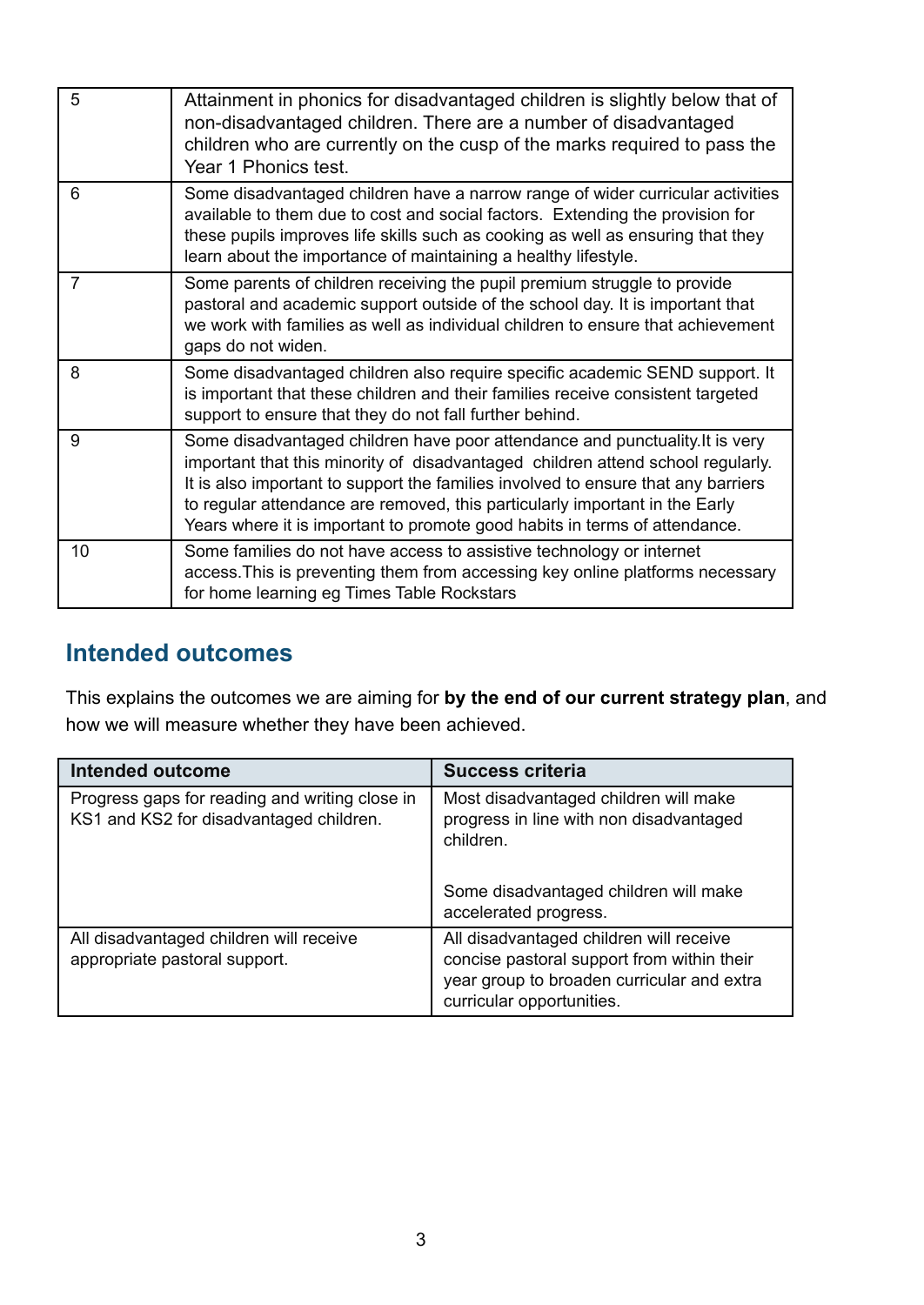## **Activity in this academic year**

This details how we intend to spend our pupil premium (and recovery premium funding) **this academic year** to address the challenges listed above.

#### **Teaching (for example, CPD, recruitment and retention)**

Budgeted cost: £7,200

| <b>Activity</b>             | <b>Evidence that supports this</b><br>approach | <b>Challenge</b><br>number(s) |
|-----------------------------|------------------------------------------------|-------------------------------|
|                             |                                                | addressed                     |
| Teachers differentiate      | <b>Feedback   EEF</b>                          | 1,2,3,4,8                     |
| plans to meet the needs     | Individualised instruction   EEF               |                               |
| of a range of learners.     |                                                |                               |
| Every teacher is aware      |                                                |                               |
| of their Pupil Premium      |                                                |                               |
| children and the            |                                                |                               |
| individualised provision    |                                                |                               |
| that they require.          |                                                |                               |
| Teachers and support        | Individualised instruction   EEF               | 1,2,3,4,8,9                   |
| staff encourage             |                                                |                               |
| disadvantaged children      |                                                |                               |
| to attend a 'soft start'    |                                                |                               |
| provision running           |                                                |                               |
| between 8.30-8.50am         |                                                |                               |
| daily. This provision       |                                                |                               |
| allows for 1 to 1 time with |                                                |                               |
| pupils who require          |                                                |                               |
| additional support.         |                                                |                               |
| The Deputy Head             | <b>Mentoring   EEF</b>                         | 6,7,8,9,10                    |
| supports the                |                                                |                               |
| effectiveness of family     |                                                |                               |
| support activities that     |                                                |                               |
| improve learning            |                                                |                               |
| behaviours and ambition     |                                                |                               |
| for disadvantaged           |                                                |                               |
| learners.                   |                                                |                               |
| All disadvantaged           | The National Grid for Learning -               | 10                            |
| children receive a loaned   | <b>Devices</b>                                 |                               |
| school Chromebook           |                                                |                               |
| installed with LGFL         | <b>Transforming learning and teaching with</b> |                               |
| e-safety features each      | <b>Google for Education - News - LEO</b>       |                               |
| year going forward until    | <b>Academy Trust</b>                           |                               |
| they leave Year 6.          |                                                |                               |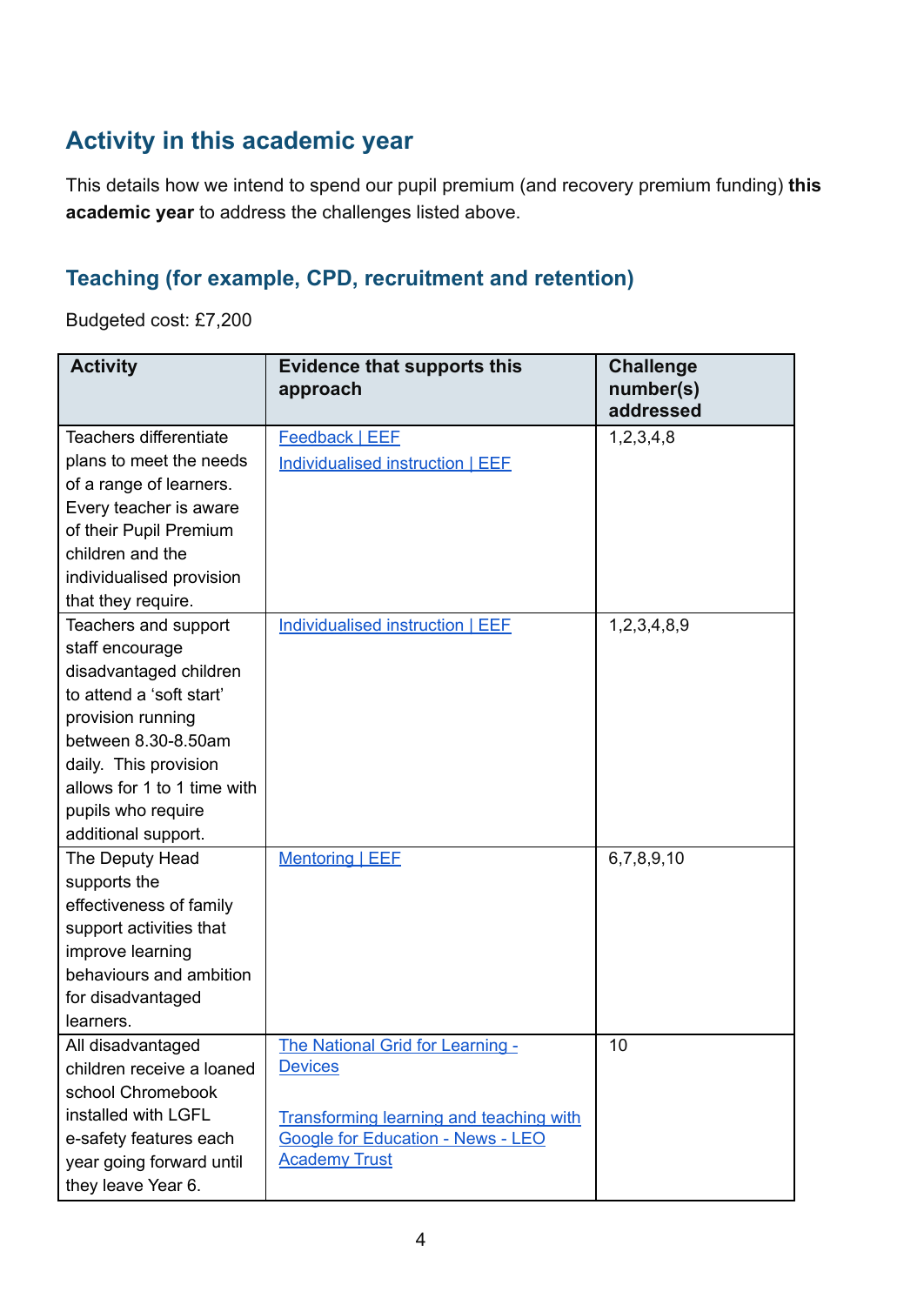| Disadvantaged homes      |  |
|--------------------------|--|
| are supported as         |  |
| appropriate in having an |  |
| adequate wifi            |  |
| connection.              |  |

## **Targeted academic support (for example, tutoring, one-to-one support structured interventions)**

Budgeted cost: £62,706

| <b>Activity</b>                                                                                                              | <b>Evidence that supports this</b><br>approach                                                                                                                                                                                      | <b>Challenge</b><br>number(s)<br>addressed |
|------------------------------------------------------------------------------------------------------------------------------|-------------------------------------------------------------------------------------------------------------------------------------------------------------------------------------------------------------------------------------|--------------------------------------------|
| <b>Additional teachers</b><br>have been employed in<br>Years 2 and 6 to<br>support attainment and<br>progress of key groups. | Small group tuition   EEF                                                                                                                                                                                                           | 1,2,3,4,5,8                                |
| <b>National Tutoring</b><br>Programme (NTP) to<br>deliver group sessions<br>in Reading, Writing and<br>Maths Years 2,3,4,5   | One to one tuition   EEE                                                                                                                                                                                                            | 1,2,3,4                                    |
| Teachers lead extra<br>curricular writing booster<br>groups using appropriate<br>intervention eg PiXL<br>resources.          | <b>B</b> St Teresa's Intervention List<br>Reading comprehension<br>Reading comprehension strategies [<br><b>EEF</b><br>Meta cognition and self regulation<br><b>Metacognition and self-regulation   EEF</b><br><b>PiXL</b> overview | $\overline{2}$                             |
| <b>Academic HLTA tutors</b><br>lead intensive support<br>sessions in RWM, All<br>year groups outside of<br>school time.      | <b>Small group tuition I EEE</b><br>One to one tuition   EEE                                                                                                                                                                        | 1,2,3,4,5,8                                |
| <b>Academic HLTA tutors</b><br>lead greater depth<br>support sessions in<br>RWM. All Year groups<br>outside of school time.  | <b>Small group tuition   EEF</b><br>One to one tuition   EEF                                                                                                                                                                        | 1,2,3,4,5,8                                |
| Reading volunteers<br>(parents, high school<br>pupils, parishioners)                                                         | One to one tuition   EEF                                                                                                                                                                                                            | $\overline{4}$                             |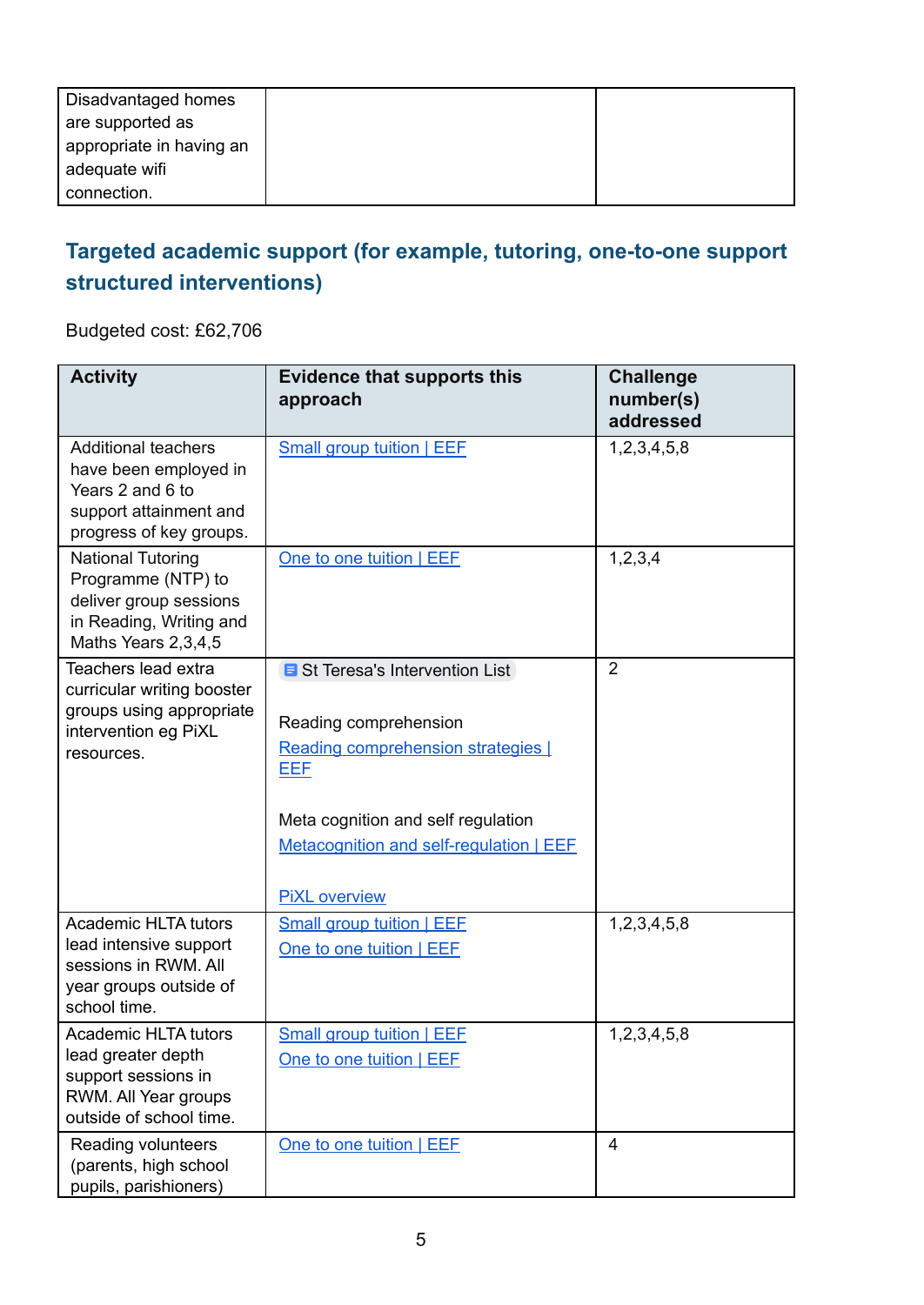| hear readers daily in<br>EYs/KS1                                                                                                                                                                      |                        |            |
|-------------------------------------------------------------------------------------------------------------------------------------------------------------------------------------------------------|------------------------|------------|
| Pastoral tutors provide<br>individual/group support<br>remotely within their<br>own homes after school<br>to children in EYs, KS1<br>and KS2. Up to five<br>hours per week<br>additional to contract. | <b>Mentoring   EEF</b> | 6,7,8,9,10 |

## **Wider strategies (for example, related to attendance, behaviour, wellbeing)**

Budgeted cost: £67,710

| <b>Activity</b>                                                                                                                                                                        | <b>Evidence that supports this</b><br>approach | <b>Challenge</b><br>number(s)<br>addressed |
|----------------------------------------------------------------------------------------------------------------------------------------------------------------------------------------|------------------------------------------------|--------------------------------------------|
| School attendance<br>officer to work with<br>specific families as<br>appropriate in<br>conjunction with local<br>authority 'Cool cats'<br>programme. Early<br>Years to be a key focus. | <b>DFE Attendance Guide</b>                    | 9                                          |
| All parents of<br>disadvantaged children<br>are offered/encouraged<br>to attend parent family<br>support sessions led by<br>Parent Gym or similar.                                     | <b>Parental engagement   EEF</b>               | $\overline{7}$                             |
| Disadvantaged children                                                                                                                                                                 | <b>How Do School Trips Benefit Your</b>        | 6,7                                        |
| receive a bursary to                                                                                                                                                                   | <b>Primary Pupils?</b>                         |                                            |
| cover school trips and                                                                                                                                                                 |                                                |                                            |
| related costs.                                                                                                                                                                         |                                                |                                            |
| All disadvantaged<br>children receive advance                                                                                                                                          | <b>Extending school time   EEF</b>             | 6,7                                        |
| booking notice and two                                                                                                                                                                 |                                                |                                            |
| free enrichment clubs                                                                                                                                                                  |                                                |                                            |
| per term                                                                                                                                                                               |                                                |                                            |
| Disadvantaged children                                                                                                                                                                 | <b>Extending school time   EEF</b>             | $\overline{7}$                             |
| to be offered discounted                                                                                                                                                               |                                                |                                            |
| wraparound provision                                                                                                                                                                   |                                                |                                            |
| as necessary. one BFC                                                                                                                                                                  |                                                |                                            |
| session throughout year                                                                                                                                                                |                                                |                                            |
| Disadvantaged children                                                                                                                                                                 | Cooking with Kids in Schools: Why It Is        | 6                                          |
| are offered bespoke                                                                                                                                                                    | Important                                      |                                            |
| extra curricular clubs.                                                                                                                                                                |                                                |                                            |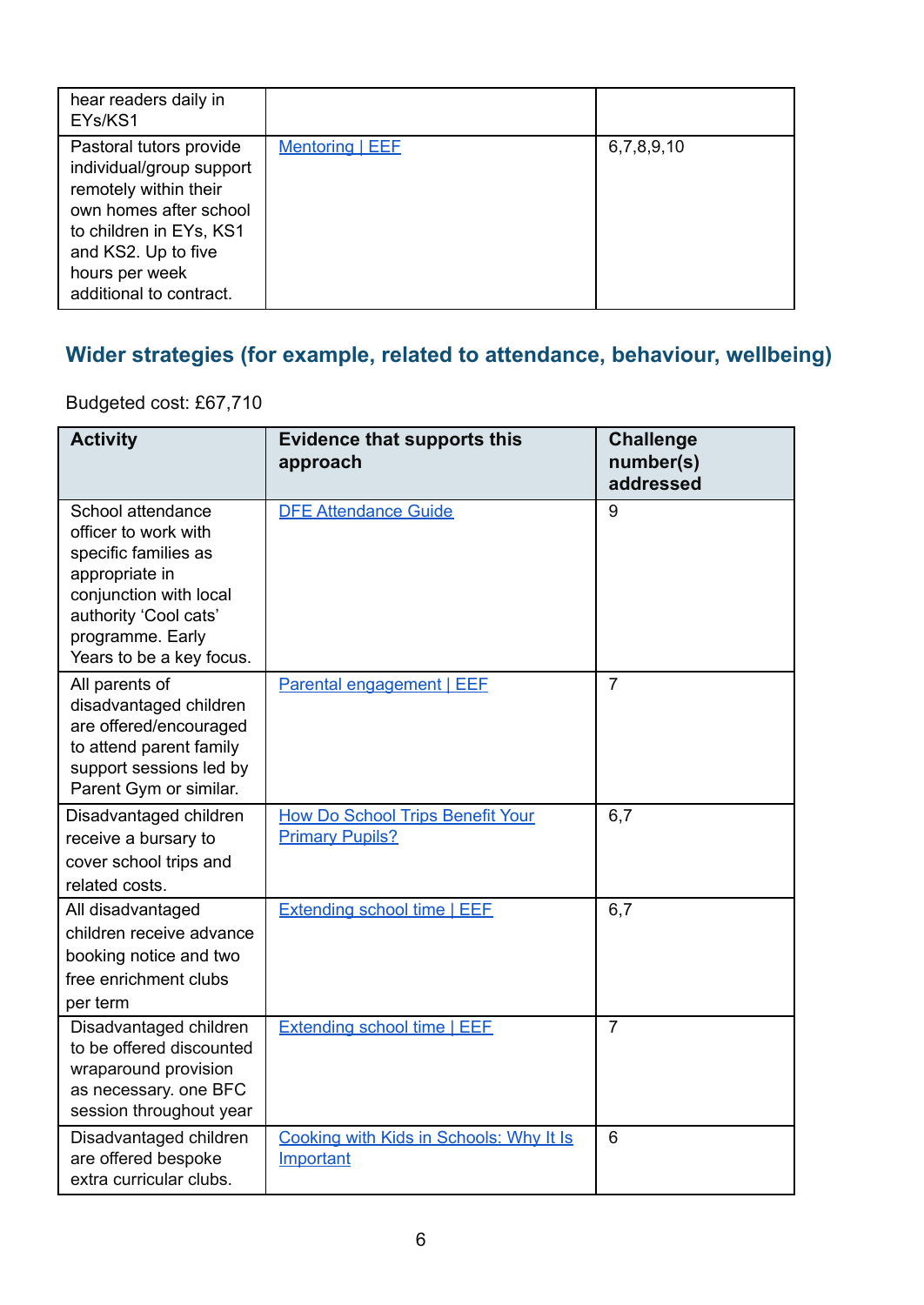| Year 5 Sports leaders<br>provide peer mentoring<br>at lunchtimes.                                                                                  | Peer tutoring   EEF      |   |
|----------------------------------------------------------------------------------------------------------------------------------------------------|--------------------------|---|
| Year 4 children receive<br>'In2Music' small group<br>teaching of three<br>musical instruments<br>across the school year<br>£1,500 for PPG children | Arts participation   EEF | 6 |

**Total budgeted cost: £175,216**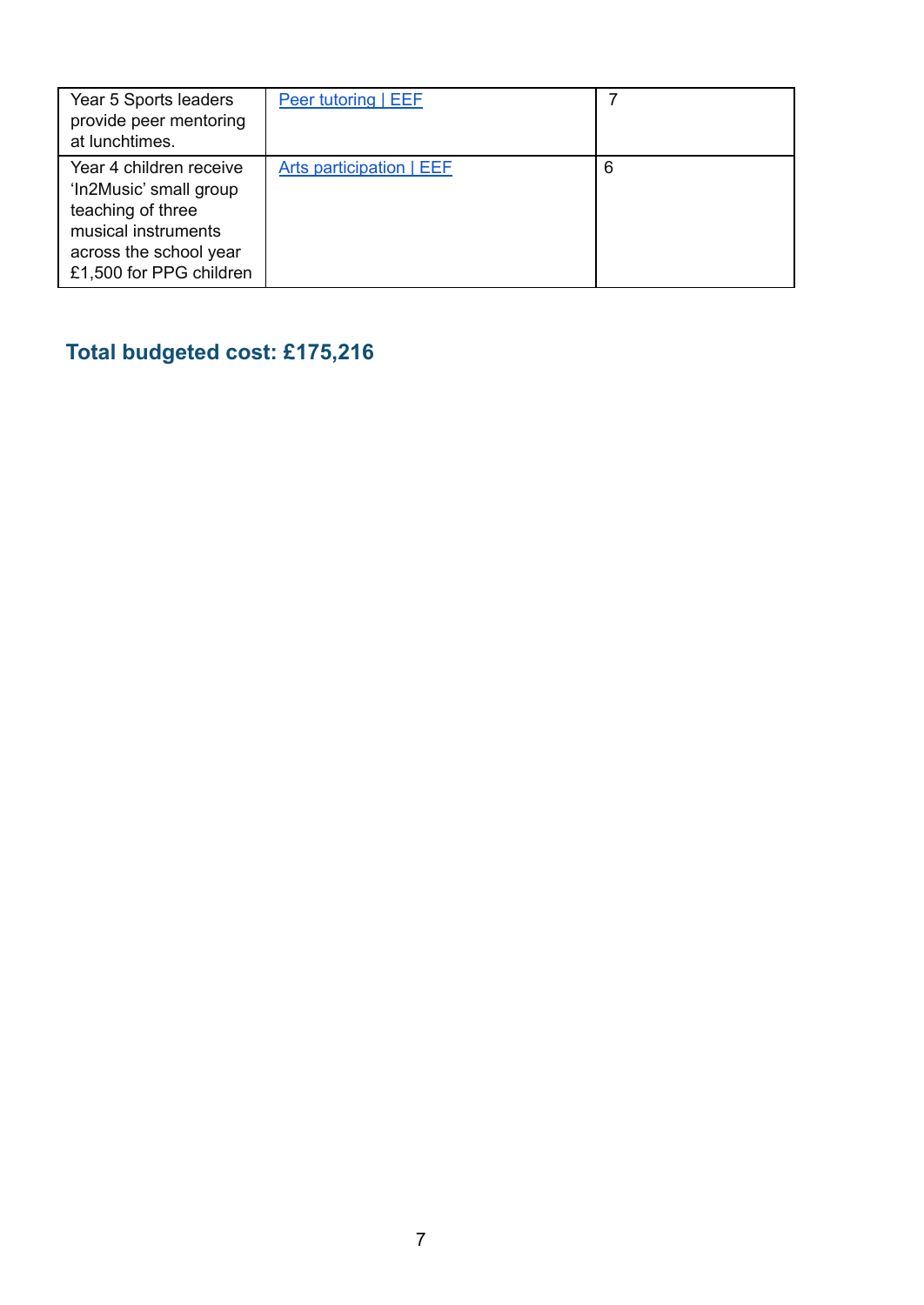# **Part B: Review of outcomes in the previous academic year**

### **Pupil premium strategy outcomes**

This details the impact that our pupil premium activity had on pupils in the 2020 to 2021 academic year.

| Aim                                                                                                                                                                          | <b>Outcome</b>                                                                                                                                                                                                                                                                                                                                                                |
|------------------------------------------------------------------------------------------------------------------------------------------------------------------------------|-------------------------------------------------------------------------------------------------------------------------------------------------------------------------------------------------------------------------------------------------------------------------------------------------------------------------------------------------------------------------------|
|                                                                                                                                                                              | (Limited evidence given Covid context)                                                                                                                                                                                                                                                                                                                                        |
|                                                                                                                                                                              |                                                                                                                                                                                                                                                                                                                                                                               |
| Ensure all disadvantaged pupils who have<br>English as an additional language in year 5,<br>make progress in reading and writing in line<br>with non-disadvantaged children. | There were 6 pupils in this group who<br>received additional support through booster<br>sessions in addition to class teaching.<br>All pupils (100%) made expected or better<br>progress in reading and writing.                                                                                                                                                              |
| Ensure all disadvantaged pupils in years 4<br>and 5 make progress in line with<br>non-disadvantaged pupils in maths.                                                         | Year 4 Maths<br>4/7 (60%) made expected or better<br>progress compared to 85% across the<br>cohort.                                                                                                                                                                                                                                                                           |
|                                                                                                                                                                              | Year 5 Maths<br>6/10 (60%) made expected or better<br>progress compared to 90% across the<br>cohort.                                                                                                                                                                                                                                                                          |
|                                                                                                                                                                              | Pupils who did not make expected progress<br>continue to be targeted for further support<br>as part of plans for 2020/21.                                                                                                                                                                                                                                                     |
| Ensure the transition between Y2 and Y3 in<br>the summer term 2020, is robust for<br>disadvantaged pupils in all subjects                                                    | Despite the challenges caused by the<br>pandemic, the school was able to ensure a<br>thorough transition for Year 2<br>disadvantaged pupils. Autumn data (2020)<br>shows that Children's progress in Y3 is<br>strong In Maths (86%) and Reading (84%),<br>however progress in Writing (59%) is<br>significantly low in comparison to other<br>subjects and other year groups. |
| Ensuring all disadvantaged pupils are<br>offered one extra curricular club per term.<br>Target 90% take up.                                                                  | All disadvantaged children were offered an<br>extracurricular club before dates were<br>released to non-disadvantaged pupils.<br>80% of disadvantaged pupils took up this<br>offer in the Spring term before school<br>closure related to COVID 19 lockdown.                                                                                                                  |